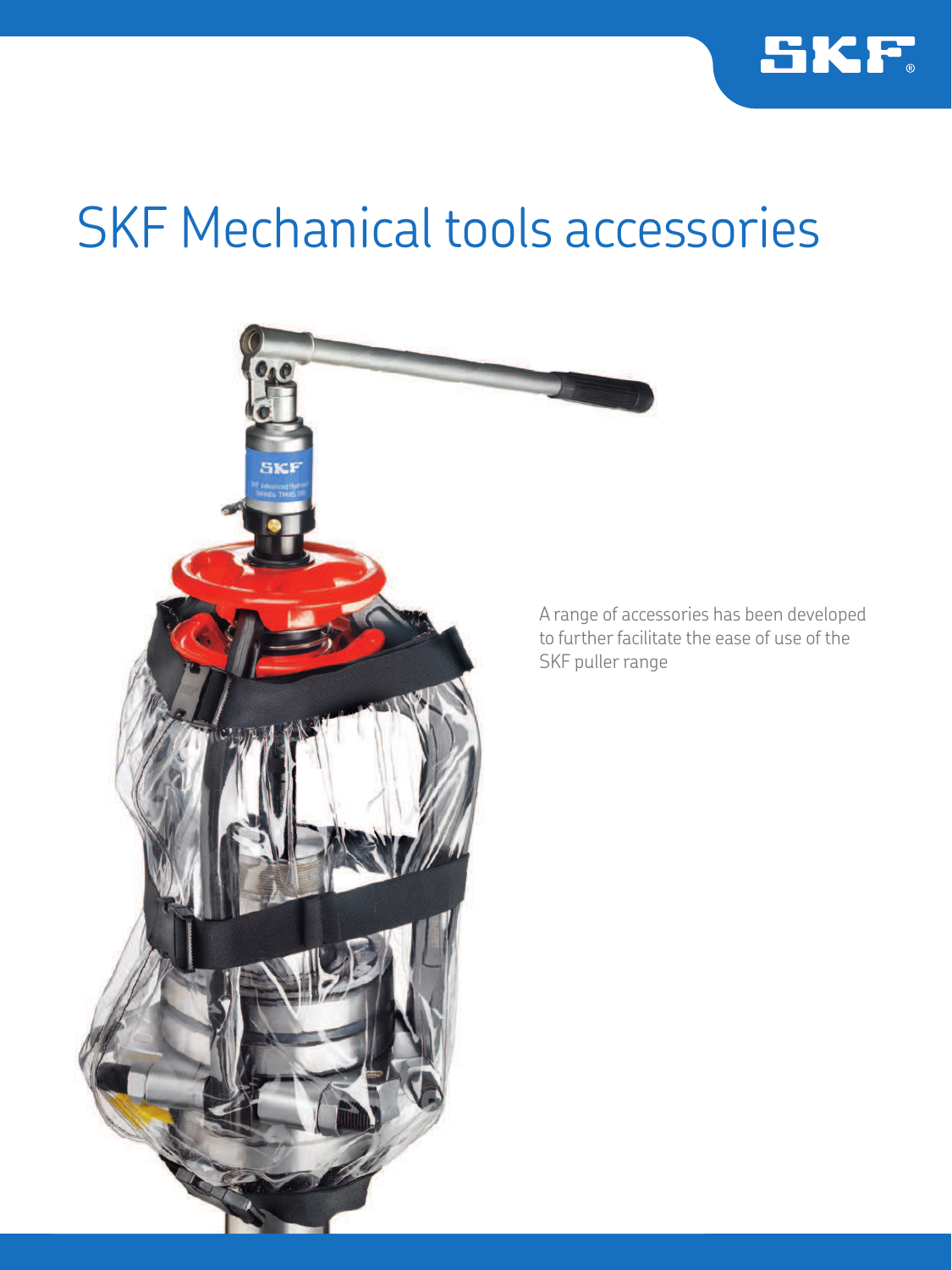





### Effortless withdrawal force generation

## Advanced Hydraulic Spindles TMHS 75 and TMHS 100

The SKF TMHS 75 and TMHS 100 generate a high pulling force with very little effort compared to the standard mechanical spindles. They significantly reduce the time needed to dismount a bearing or other component.

- Integrated hydraulic cylinder, pump and spindle no separate pump is required
- Safety valve helps prevent overloading the spindle and the puller in case excessive force is applied
- Long stroke helps enable dismounting in one operation
- Spring-loaded nosepiece centre point allows easy puller centring minimising shaft centre point damage
- Hand lever with ergonomic grip can be rotated 360°
- TMHS 100 Extension pieces included

#### **TMHS 75:**

- Maximum withdrawal force of 75 kN *(8.4 US ton)*
- Stroke length of 75 mm *(3.0 in.)*
- Suitable for use with pullers with a  $1\frac{1}{4}$ -12 UN thread

### **TMHS 100:**

- Maximum withdrawal force of 100 kN *(11.2 US ton)*
- Stroke length of 80 mm *(3.1 in.)*
- Suitable for use with pullers with a  $1\frac{1}{2}$ -16 UN thread

TMHS 100 shown as part of hydraulic puller TMMA 100H

| Technical data           |                                                                                                                         |                                                                                                                                   |
|--------------------------|-------------------------------------------------------------------------------------------------------------------------|-----------------------------------------------------------------------------------------------------------------------------------|
| Designation              | TMHS 75                                                                                                                 | <b>TMHS 100</b>                                                                                                                   |
| Contents                 | $1 \times$ hydraulic spindle<br>$2 \times$ extension pieces;<br>50 and 100 mm (2.0 and 3.9 in.)<br>$1 \times$ nosepiece | $1 \times$ hydraulic spindle<br>$3 \times$ extension pieces;<br>50, 100 and 150 mm (2.0, 3.9 and 5.9 in.)<br>$1 \times$ nosepiece |
| Maximum withdrawal force | 75 kN (8.4 US ton)                                                                                                      | 100 kN (11.2 US ton)                                                                                                              |
| Piston stroke            | 75 mm (3.0 in.)                                                                                                         | 80 mm (3.1 in.)                                                                                                                   |
| Body thread              | $11/4 - 12$ UN                                                                                                          | $11/2 - 16$ UN                                                                                                                    |
| Nose piece diameter      | 30 mm (1.2 in.)                                                                                                         | 30 mm (1.2 in.)                                                                                                                   |
| Maximum reach            | 229 mm (9.0 in.)                                                                                                        | 390 mm (15.4 in.)                                                                                                                 |
| Weight                   | $2,7$ kg $(6.0 \text{ lb})$                                                                                             | 4,5 kg $(10.0 \text{ lb})$                                                                                                        |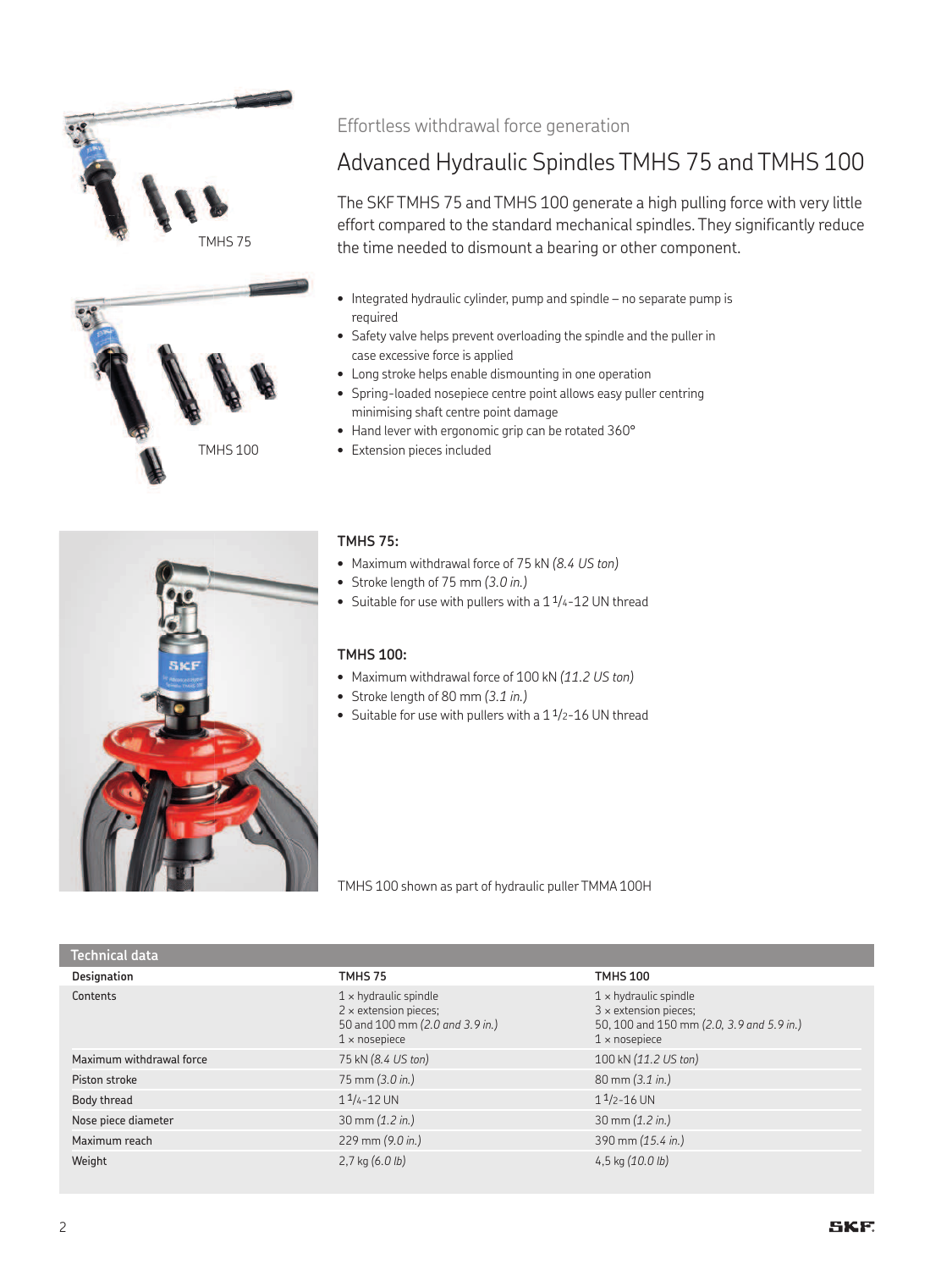

### Efficient and correct dismounting

### SKF Tri-section Pulling Plates TMMS series

- The SKF TMMS series consists of five different sizes of tri-section pulling plates suitable for shafts with diameters ranging from 50 to 380 mm *(2 to 15 in.)*
- Suitable for use in combination with three-armed pullers
- The plates grip behind the bearing inner ring, helping to ensure that the pulling forces are only transmitted through the inner ring and not through the outer ring or the rolling elements; thereby minimising the risk of bearing damage
- The tri-section construction allows an even dismounting force distribution, preventing bearing locking and/or tilting on the shaft, especially in the case of spherical roller and CARB toroidal roller bearings
- Special wedge shape design allows the plates to be easily inserted between the bearing and the shoulder on the shaft

| <b>Dimensions</b> |                 |     |                 |      |            |             |         |     |                  |     |
|-------------------|-----------------|-----|-----------------|------|------------|-------------|---------|-----|------------------|-----|
| Designation       | $d_{min}$<br>mm | in. | $d_{max}$<br>mm | in.  | А<br>mm    | in.         | н<br>mm | in. |                  |     |
| <b>TMMS 50</b>    | 12              | 0.5 | 50              | 2.0  | $20 - 30$  | $0.8 - 1.2$ | 15      | 0.6 |                  |     |
| <b>TMMS 100</b>   | 26              | 1.0 | 100             | 3.9  | $36 - 55$  | $1.4 - 2.1$ | 25      | 1.0 |                  |     |
| <b>TMMS 160</b>   | 50              | 2.0 | 160             | 6.3  | $45 - 73$  | $1.8 - 2.9$ | 30      | 1.2 | $u_{\text{max}}$ |     |
| <b>TMMS 260</b>   | 90              | 3.6 | 260             | 10.2 | $70 - 114$ | $2.8 - 4.5$ | 42      | 1.7 |                  | b   |
| <b>TMMS 380</b>   | 140             | 5.5 | 380             | 15.0 | $81 - 142$ | $3.2 - 5.6$ | 58      | 2.3 |                  | ┶─Н |



### For additional user safety during dismounting

### SKF Puller Protection Blankets TMMX series

- The SKF TMMX series are designed to offer additional user safety, while dismounting bearings or other components
- After the puller has been positioned, the blanket is simply wrapped around the puller and application
- The tough, transparent plastic allows the user to monitor the component and the puller during operation
- Especially designed to fit SKF TMMA series pullers, they are also suitable for use in combination with many other pullers

| Dimensions      |                                 |      |         |      |     |       |  |
|-----------------|---------------------------------|------|---------|------|-----|-------|--|
| Designation     | Recommended<br>maximum diameter |      | Length  |      |     | Width |  |
|                 | mm                              | In.  | mm      | in.  | mm  | in.   |  |
| <b>TMMX 210</b> | 210                             | 8.3  | 750     | 29.5 | 420 | 16.5  |  |
| <b>TMMX 280</b> | 280                             | 11.0 | 970     | 38.2 | 480 | 18.9  |  |
| <b>TMMX 350</b> | 350                             | 13.8 | 1 2 0 0 | 47.2 | 580 | 22.8  |  |